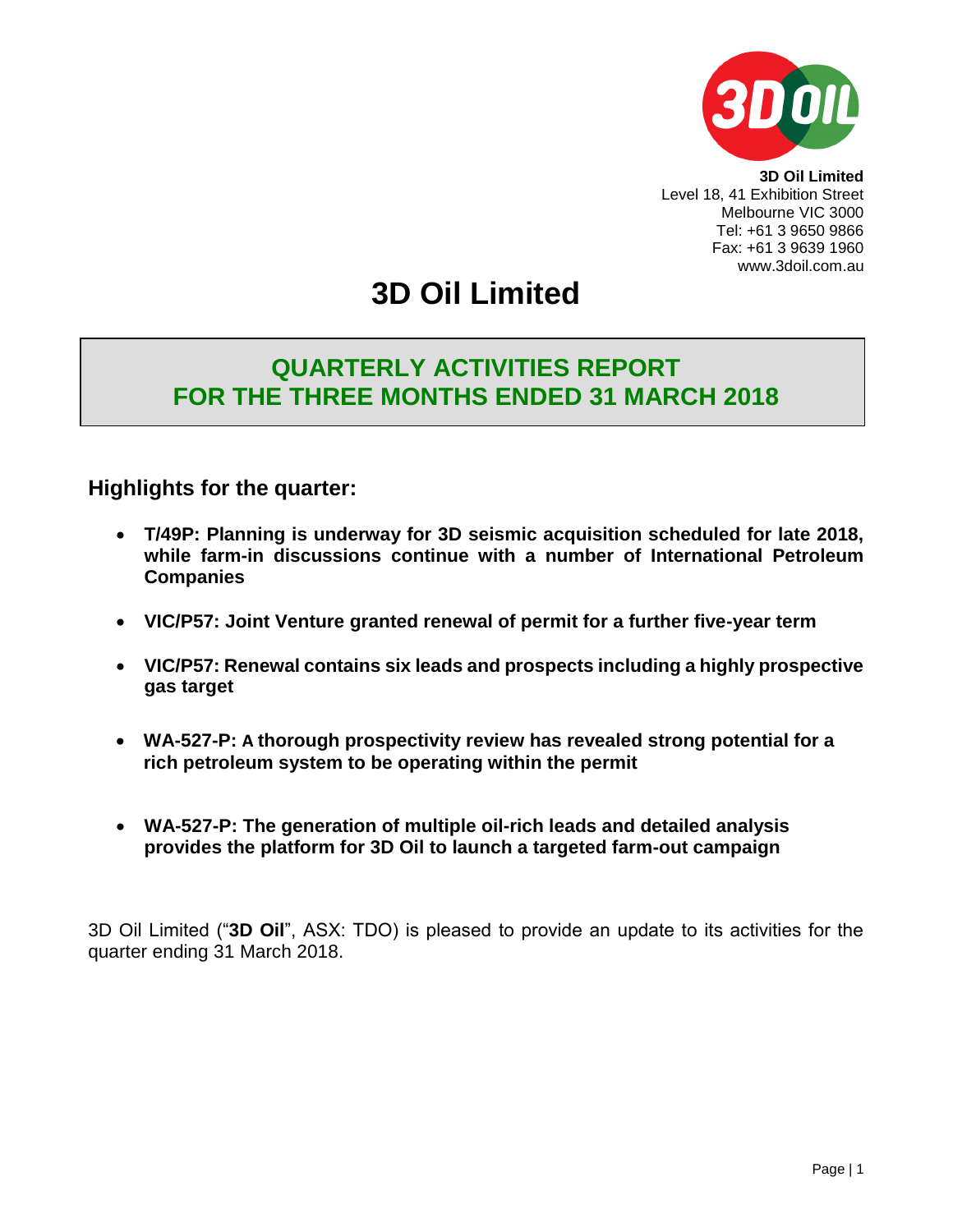## *Exploration*

## *T/49P, Otway Basin, offshore Tasmania*

3D Oil continues to plan for 3D seismic acquisition scheduled for late 2018. The survey is intended to cover the central and southern part of T/49P (100%-owned). 3D Oil is in the process of completing the drafting of the Environmental Plan for the survey.

The previous 3D seismic survey confirmed the Flanagan Prospect in the northern portion of T/49P with Prospective Resource of 1.4TCF (Best Estimate). The forthcoming 3D seismic survey, named Dorrigo, will target a series of significant leads across the central and southern portion of T/49P with the intention of maturing several of these to prospect status. 3D Oil intends to combine insight gleaned from the new data with that from existing seismic, to determine the location of the exploration well planned for 2019 – Early 2020, subject to funding and securing a suitable exploration partner.

One of the key leads to be targeted by the seismic program is the **Harbinger** Lead, supported by a Type III AVO anomaly indicative of gas. Independent analysis has estimated that **Harbinger** contains 790 BCF of Prospective Resources; however, this analysis was constrained by broadly spaced, decade old 2D seismic data. The upcoming 3D seismic acquisition may allow 3D Oil to more definitively understand the size of the prospective gas resource and allow for accurate drill planning.

Another potential target for 3D seismic acquisition is the **Seal Rocks** lead, with a Best Estimate Prospective Resource of over 4 TCF. **Seal Rocks** is also constrained by widely spaced grid of 2D seismic and requires modern 3D data to asses more accurately.



## *Figure 1: Location Map of the Dorrigo 3D Marine Seismic Survey shown with Leads and Prospects*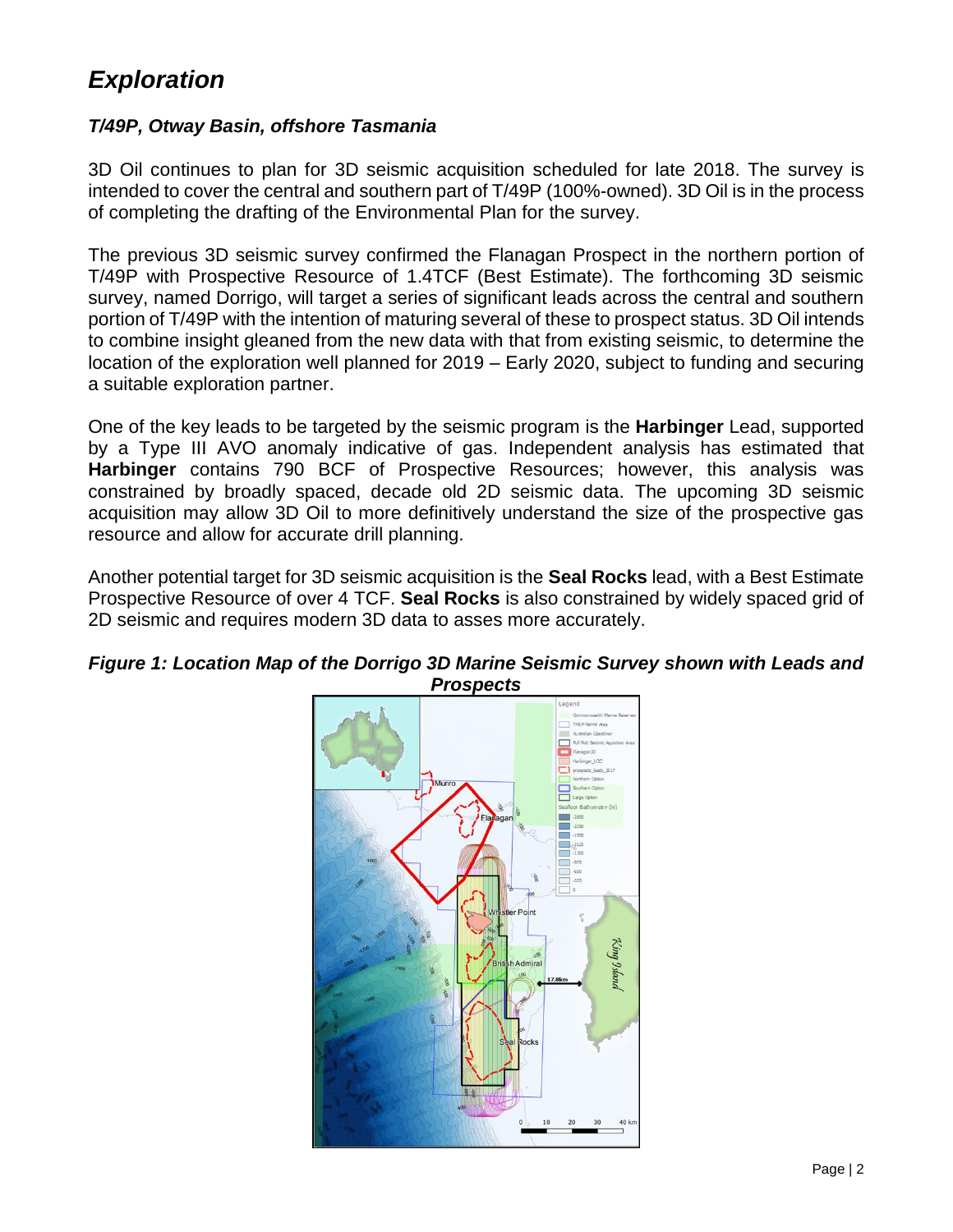3D Oil holds a 100% interest in the T/49P exploration permit, which covers 4,960 km<sup>2</sup> of the strategic offshore Otway Basin. The permit is located adjacent to the producing Thylacine and Geographe gas fields (100% owned by Beach Energy Limited (ASX: BPT)). The company continues to engage with a number of large international petroleum companies interested in contributing significant investment to the project, while discussions progress under confidentiality agreements.

| Location               | <b>Status</b> | Low  | <b>Best</b> | High  |
|------------------------|---------------|------|-------------|-------|
| Flanagan               | Prospect      | 0.53 | 1.34        | 2.74  |
| Munro (T/49P Part)     | Lead          | 0.04 | 0.19        | 0.57  |
| <b>Whistler Point</b>  | Lead          | 0.82 | 2.04        | 8.95  |
| <b>British Admiral</b> | Lead          | 0.37 | 1.03        | 4.45  |
| <b>Seal Rocks</b>      | Lead          | 0.95 | 4.64        | 10.64 |
| Harbinger              | Lead          | 0.33 | 0.79        | 1.43  |
| <b>T/49P Total</b>     |               | 3.04 | 10.03       | 28.77 |

#### **Table 1: T/49P Prospective Resource Estimate (TCF) Recoverable Gas** *(ASX ann. 27/7/17)*

## *VIC/P57, Gippsland Basin, offshore Victoria*

3D Oil has a 24.9% interest in the VIC/P57 exploration permit in the offshore Gippsland Basin with Joint Venture ("**JV**") partner and operator Hibiscus Petroleum.

The National Offshore Petroleum Titles Authority ("NOPTA") has granted a renewal of the permit for a further 5 years. The permit has been optimized to an area dense with high potential leads and prospects including at least one gas prospect.

Prior to the renewal application 3D Oil, as technical adviser to the JV, undertook a thorough prospectivity review, which has revealed that VIC/P57 contains significant commercial potential. Six leads and prospects were identified, the highest value of these include the Felix and Pointer prospects.

The upcoming technical program was carefully designed to mature the Felix and Pointer prospects to drill-ready, while assessing the potential for additional gas prospectivity within the deep and poorly understood stratigraphy of the permit. As such, the minimum guaranteed work-program, to be fulfilled within the first three years of the Renewal Term includes 230km2 of modern, state-of-the-art seismic reprocessing accompanied by other Geological and Geophysical studies. The purpose of the reprocessing will be three-fold;

- 1. To determine the most likely structural configuration and accurate oil & gas volume of the Felix Prospect,
- 2. Provide a clearer understanding of the Pointer AVO anomaly and,
- 3. Assess the Emperor sub-group stratigraphy (not able to be imaged adequately by the current dataset) for additional gas prospects.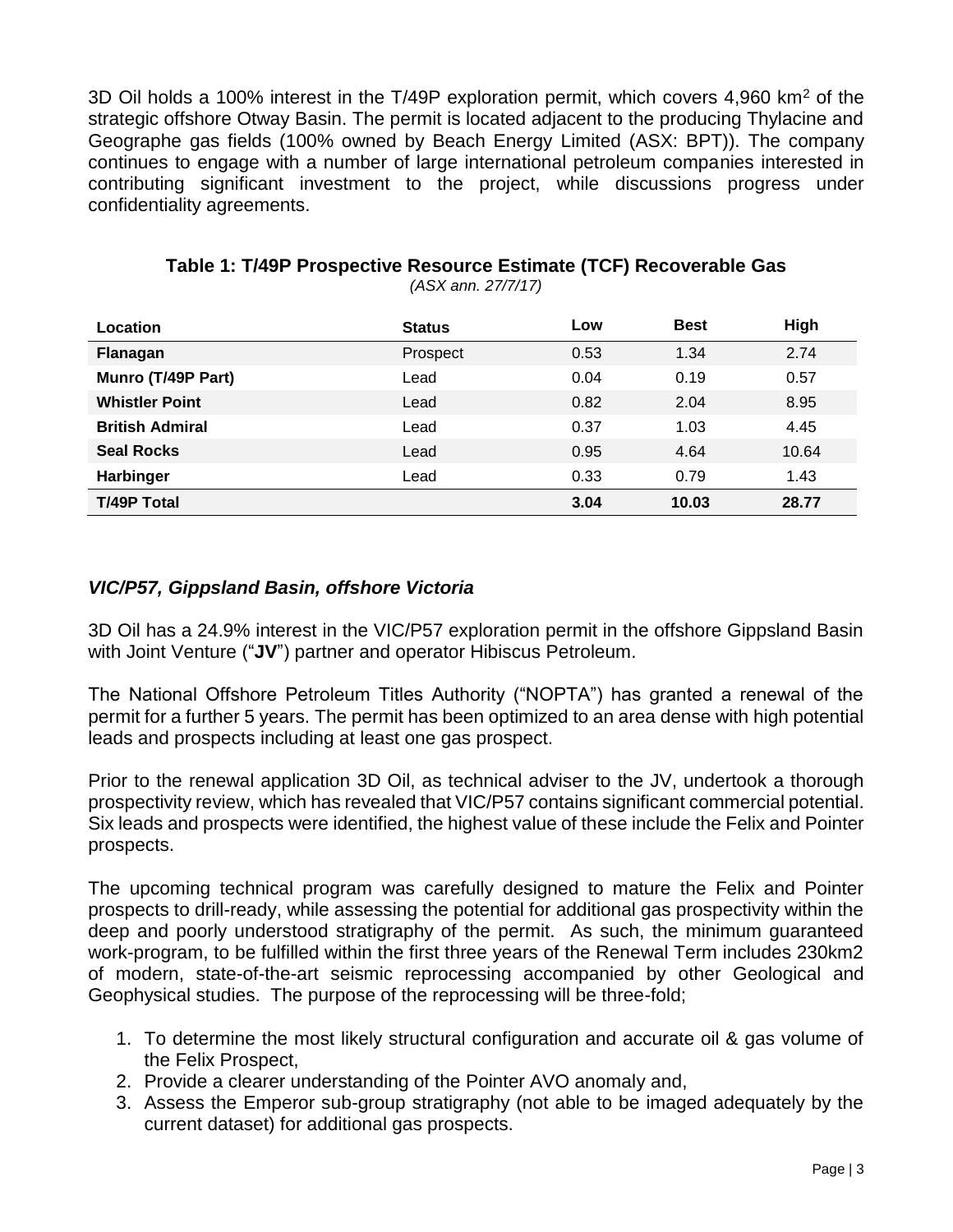Technological advances in processing techniques over the last six years should result in significantly improved data quality within VIC/P57. According to well-established service provider CGG, who are currently undertaking the Gippsland ReGeneration Reprocessing project, there are many areas of improvement that should result in enhanced imaging of the sub-surface. These techniques have recently been applied in the eastern Gippsland Basin, at the previously poorly understood Dory gas discovery. Broader bandwidth, less noise, a significantly improved velocity model and more sophisticated migration algorithms have resulted in a dramatic improvement in imaging compared with previous attempts. ExxonMobil are planning on drilling Hairtail-1 and Bald Fish-1 at the Dory prospect in 2018.



## **Figure 2: Prospects and Leads, VIC/P57**

**Figure 3: Pointer Prospect RMS Amplitude**

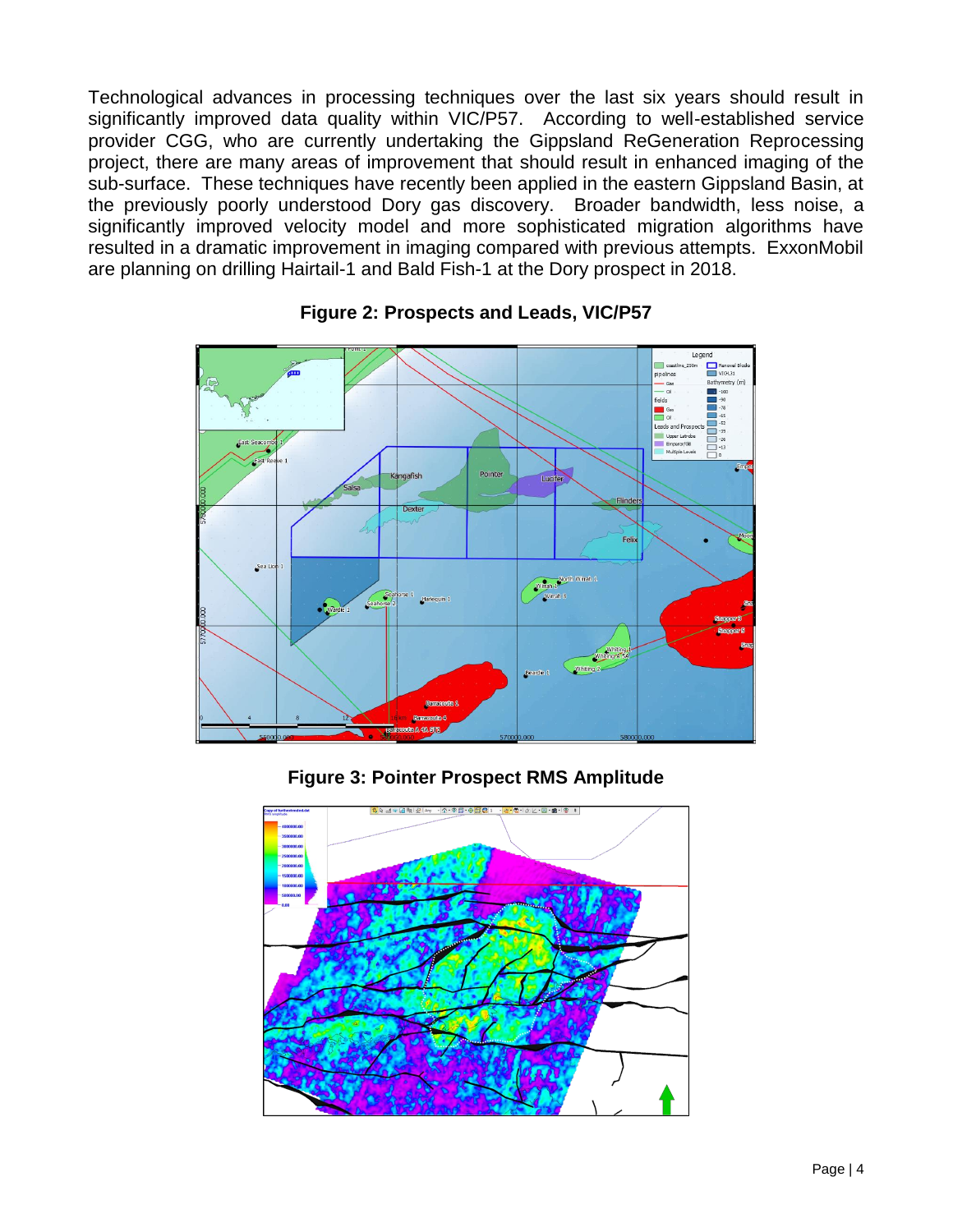## **Table 2: VIC/P57 Prospective Resources Estimate (MMbbls) Recoverable Oil**

*(ASX ann. 27/7/17)*

| Location             | <b>Status</b> | Low  | <b>Best</b> | High |
|----------------------|---------------|------|-------------|------|
| <b>Felix</b>         | Prospect      | 6.8  | 15.9        | 26.9 |
| <b>Salsa</b>         | Lead          | 10.7 | 15.1        | 20.6 |
| <b>Nicholson</b>     | Lead          | 3.4  | 7.9         | 14.7 |
| <b>Scooter</b>       | Lead          | 0.5  | 1.2         | 2.3  |
| <b>VIC/P57 Total</b> |               | 21.4 | 40.1        | 64.5 |

## **Table 3: VIC/P57 Prospective Resource Estimate (BCF) Recoverable Gas**

| Location       | <b>Status</b> | Low   | <b>Best</b> | <b>High</b> |
|----------------|---------------|-------|-------------|-------------|
| <b>Pointer</b> | Prospect      | 140.1 | 235.3       | 364.9       |
| <b>Dexter</b>  | Lead          | 37.0  | 132.0       | 259.1       |
| VIC/P57 Total  |               | 177.1 | 367.2       | 624.0       |

## *WA-527-P, Roebuck Basin, offshore Western Australia*

WA/527-P (3D Oil 100%) is a large permit covering approximately 6,500 km<sup>2</sup> in the Roebuck Basin. The permit is under-explored with a sparse grid of open-file 2D seismic data of varying vintage and no wells. WA/527-P offers a rare opportunity for exploration within a new frontier, adjacent to some of Australia's most exciting recent oil and gas discoveries including Roc and Phoenix South (JV between Quadrant Energy, Carnarvon Petroleum and Finder Exploration).

During the quarter a prospectivity review has revealed the potential for highly productive Paleozoic source rocks that could contribute significant hydrocarbons to a series of Paleozoic reef/carbonate features, and a combination of conventional traps identifiable within the Mesozoic.

Over fifteen leads have been identified across the permit on a combination of open-file 2D seismic data and the Searcher Seismic Multi-client Bilby 2D seismic survey. The leads are all considered to be prospective for oil and will underpin our upcoming farm-out campaign, to commence this quarter.

#### *Paleozoic Reefs*

3D Oil has identified the presence of at least six reef-like features, on the available data that could form viable oil targets. These reef-like features range in size from 3-30km<sup>2</sup>.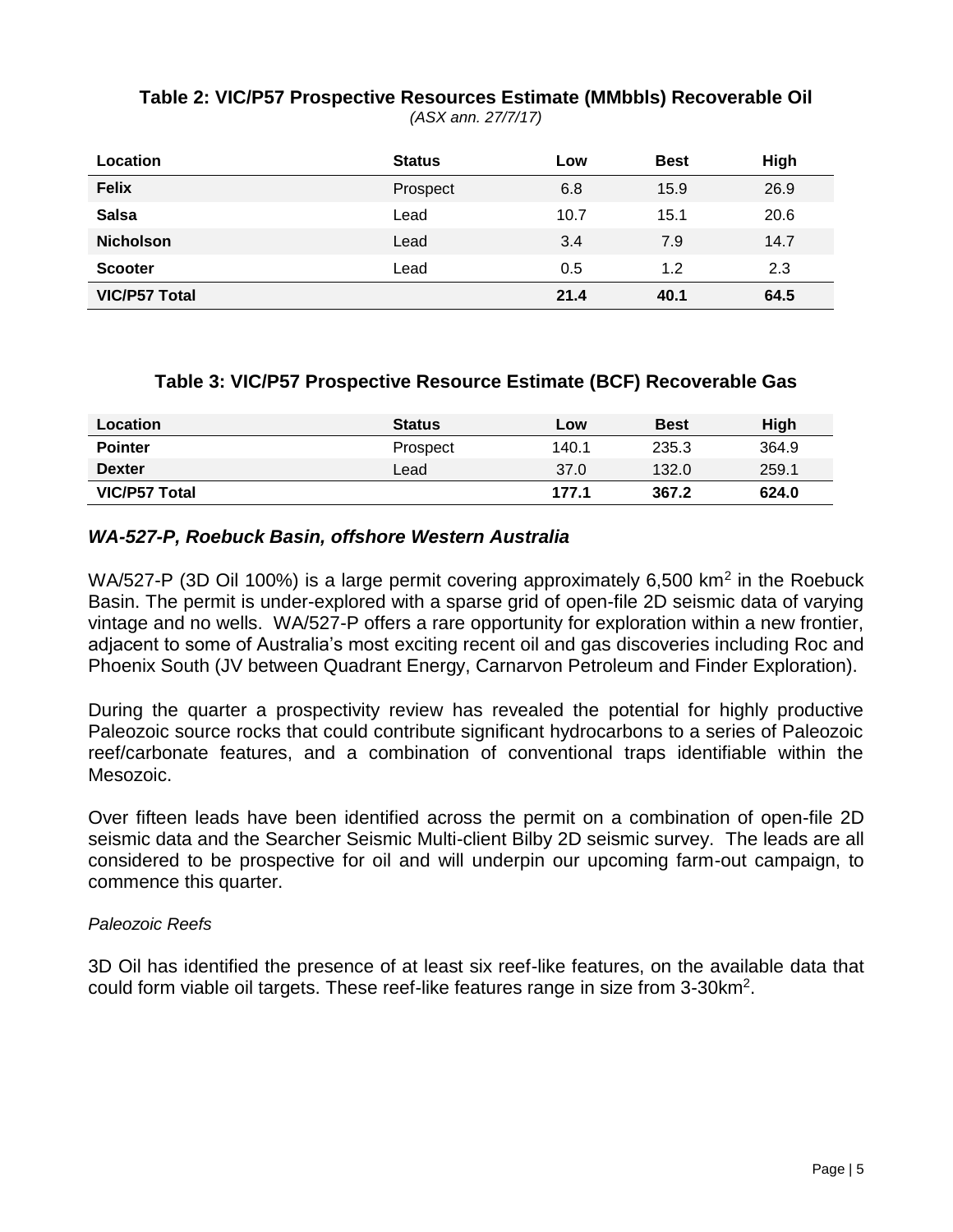3D Oil's proposed play concept involves thermally mature marine source rocks of either Devonian or Early Carboniferous age. Such source rocks are proven in the onshore Canning Basin where they have contributed strongly paraffinic, light oil to successful oil fields such as Blina and Ungani. These source rocks are interpreted to be mature for oil expulsion within the WA/527-P acreage and if so, would contribute hydrocarbons to a series of apparent carbonate build-ups present within the eastern side of the acreage. Some of these features can be observed on open-file seismic data; however, this data is generally of poor quality. By far the most clear of these features is a potential carbonate atoll, only observable on the Bilby 2D survey, however, far more modern broadband seismic data is required to provide an accurate image of this feature.

#### *Mesozoic Leads*

The Paleozoic source rocks may also provide hydrocarbons to a series of inversion and faultbound targets within both the Triassic and Jurassic sections. Many of these features have been identified on the Bilby 2D seismic data. As such, these are new features, not identified by previous operators. Of particular note is the identification of a Jurassic Lead named Whaleback, with a Best Estimate Prospective Resource of 86 MMbbls.

Based on existing well data in the area, the Jurassic could host at least two reservoir-seal pairs. One is within the Early Jurassic and another within the Late Jurassic. The latter of these comprises the deltaic sediments of the Depuch Formation which exhibit excellent reservoir properties in nearby wells.

The Salamander and Jaubert leads have been recognized by previous operators in the block however, interpretation of a subset of the Bilby 2D survey indicates that Salamander may extend further to the south than previously thought, while Jaubert may have some independent dip closure within the Jurassic.

There are at least twelve other leads within the permit, however, these are generally identified on single seismic lines and therefore cannot yet be fully evaluated.

3D Oil looks forward to the opportunity to develop these exciting new leads with modern 3D seismic data that could result in the identification of multiple drillable prospects.

Volumetric estimates detailing the Prospective Resources for WA/527-P area are shown in the table below *(ASX ann. 26/2/18).* These estimates, while conservative indicate that the permit contains significant potential value to 3D Oil. It should be noted that the estimations are conducted based on TDO's current dataset and has not been able to take into account various other proprietary geophysical data that the company does not have access to.

| <b>Prospect</b>                  | <b>Status</b> | Low | <b>Best</b> | <b>High</b> |
|----------------------------------|---------------|-----|-------------|-------------|
| <b>Salamander</b>                | Lead          | 57  | 191         | 713         |
| <b>Jaubert</b>                   | Lead          | 17  | 72          | 205         |
| <b>Whaleback</b>                 | Lead          | 16  | 87          | 219         |
| <b>WA/527-P Arithmetic Total</b> |               | 90  | 349         | 1,138       |

### **Table 4: WA/527-P Prospective Resource Estimate (MMbbls) Recoverable Oil**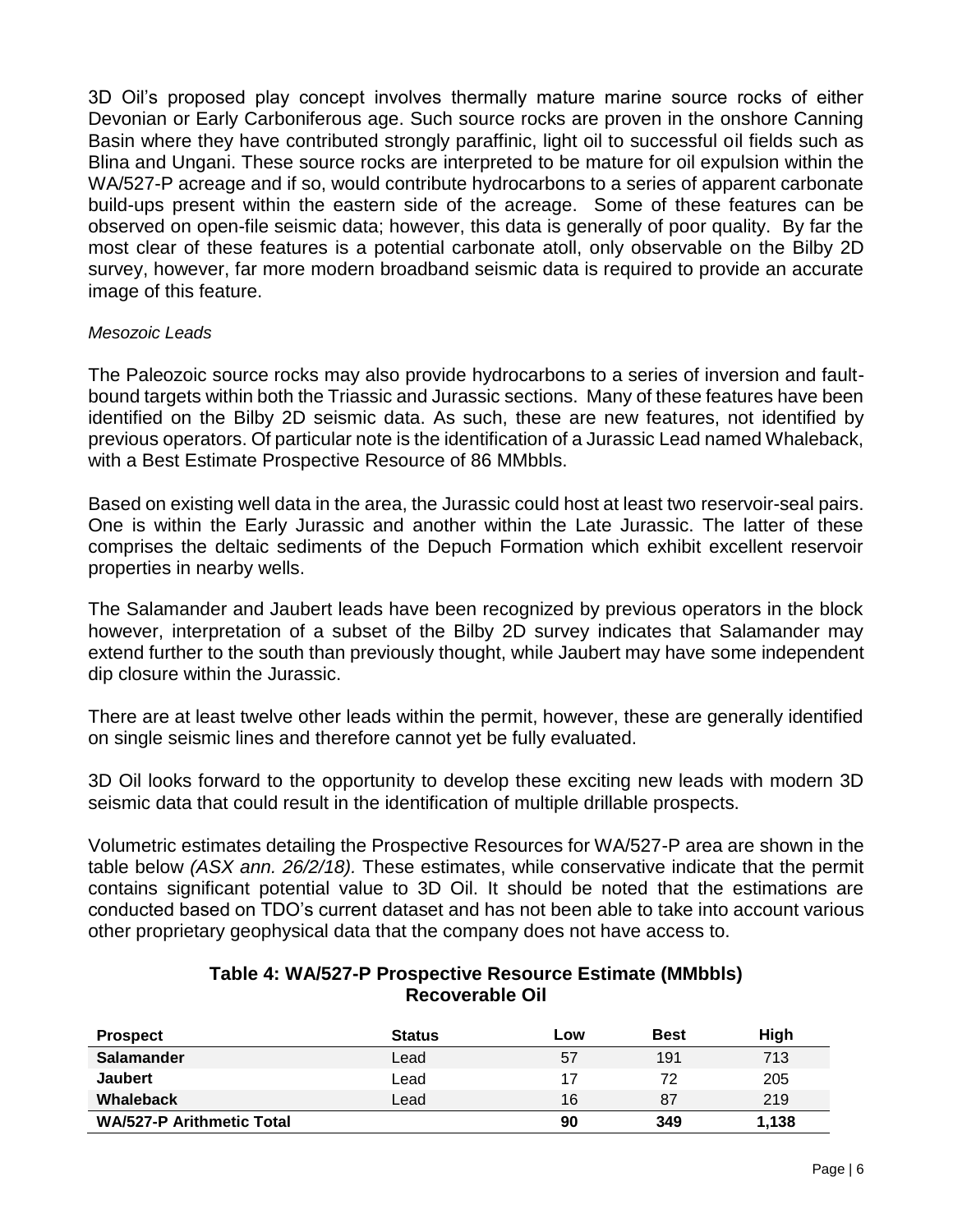

## **Figure 4: WA/527-P Leads**

3D Oil now intends to make WA/527-P available to the farm-out market. The permit offers a unique opportunity for a potential partner to become involved with exploration in a frontier area, adjacent to recent oil and gas discoveries and with a low-cost minimum work programme, specifically designed to mature the industry's understanding of this new and exciting frontier.

## **Petroleum Tenement Holdings**

As at 31 March 2018, 3D Oil's petroleum tenement holdings were:

| <b>Tenement and Location</b>         | <b>Beneficial interest</b><br>at 31 Dec 2017 | <b>Beneficial interest</b><br>acquired / (disposed) | <b>Beneficial interest at</b><br>31 Mar 2018 |
|--------------------------------------|----------------------------------------------|-----------------------------------------------------|----------------------------------------------|
| <b>VIC/P57</b>                       | 24.9%                                        | nil                                                 | 24.9%                                        |
| <b>Offshore Gippsland Basin, VIC</b> |                                              |                                                     |                                              |
| <b>T/49P</b>                         | 100%                                         | nil                                                 | 100%                                         |
| Offshore Otway Basin, TAS            |                                              |                                                     |                                              |
| <b>WA-527-P</b>                      | 100%                                         | nil                                                 | 100%                                         |
| Offshore Roebuck Basin, WA           |                                              |                                                     |                                              |

#### **Qualified Petroleum Reserves and Resources Evaluator Statement**

The Prospective Resources estimates in this release are based on, and fairly represent, information and supporting documents prepared by, or under the supervision of Dr David Briguglio, who is employed full-time by 3D Oil Limited as Chief Geoscientist. He holds a BSc.Hons and PhD in Petroleum Geoscience and has been practicing as a Petroleum Geoscientist for 8 years. Dr Briguglio is qualified in accordance with ASX listing rule 5.41 and has consented in writing to the inclusion of the information in the form and context in which it appears.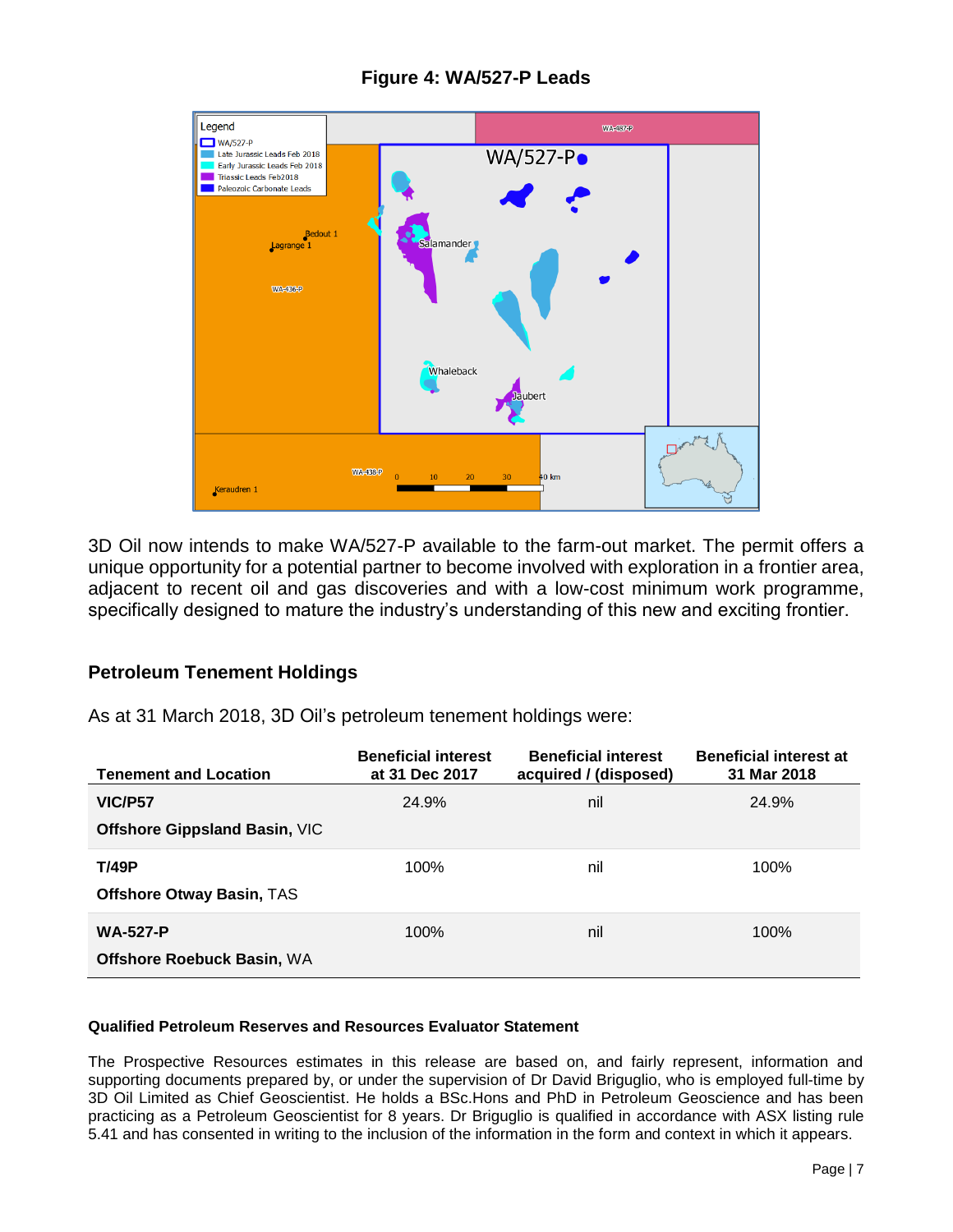#### **Prospective Resources**

The estimates have been prepared by the company in accordance with the definitions and guidelines set forth in the Petroleum Resources Management System, 2011 approved by the Society of Petroleum Engineer. Prospective Resource estimates are for recoverable volumes and unless otherwise stated this report quotes Best Estimates and gross volumes. The estimates are un-risked and have not been adjusted for both an associated chance of discovery and a chance of development.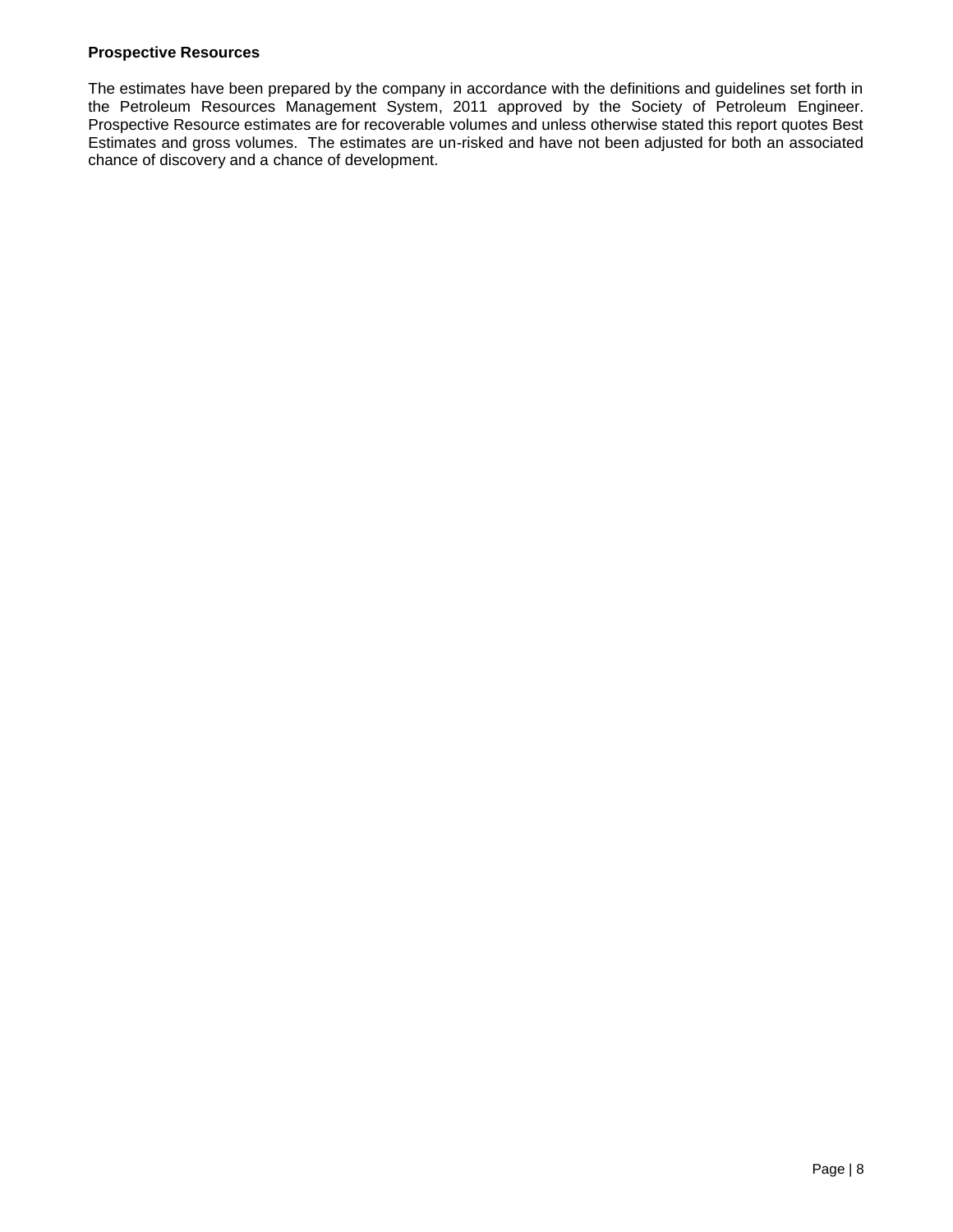*+Rule 5.5*

## **Appendix 5B**

## **Mining exploration entity and oil and gas exploration entity quarterly report**

Introduced 01/07/96 Origin Appendix 8 Amended 01/07/97, 01/07/98, 30/09/01, 01/06/10, 17/12/10, 01/05/13, 01/09/16

| Name of entity        |                                   |
|-----------------------|-----------------------------------|
| <b>3D OIL LIMITED</b> |                                   |
| <b>ABN</b>            | Quarter ended ("current quarter") |
|                       |                                   |

|     | <b>Consolidated statement of cash flows</b>       | <b>Current quarter</b><br>\$A'000 | Year to date (9<br>months)<br>\$A'000 |
|-----|---------------------------------------------------|-----------------------------------|---------------------------------------|
| 1.  | Cash flows from operating activities              |                                   |                                       |
| 1.1 | Receipts from customers                           |                                   |                                       |
| 1.2 | Payments for                                      |                                   |                                       |
|     | exploration & evaluation<br>(a)                   | (94)                              | (231)                                 |
|     | development<br>(b)                                |                                   |                                       |
|     | production<br>(c)                                 |                                   |                                       |
|     | staff costs<br>(d)                                | (118)                             | (307)                                 |
|     | administration and corporate costs<br>(e)         | (128)                             | (414)                                 |
| 1.3 | Dividends received (see note 3)                   |                                   |                                       |
| 1.4 | Interest received                                 | 5                                 | 24                                    |
| 1.5 | Interest and other costs of finance paid          |                                   |                                       |
| 1.6 | Income taxes paid                                 |                                   |                                       |
| 1.7 | Research and development refunds                  |                                   |                                       |
| 1.8 | Other (provide details if material)               |                                   |                                       |
| 1.9 | Net cash from / (used in) operating<br>activities | (335)                             | (928)                                 |

|     | Cash flows from investing activities |
|-----|--------------------------------------|
| 2.1 | Payments to acquire:                 |
|     | property, plant and equipment<br>(a) |
|     | tenements (see item 10)<br>(b)<br>-  |
|     | investments<br>(C)                   |
|     | other non-current assets<br>(d)      |

+ See chapter 19 for defined terms

*1 September 2016* Page 1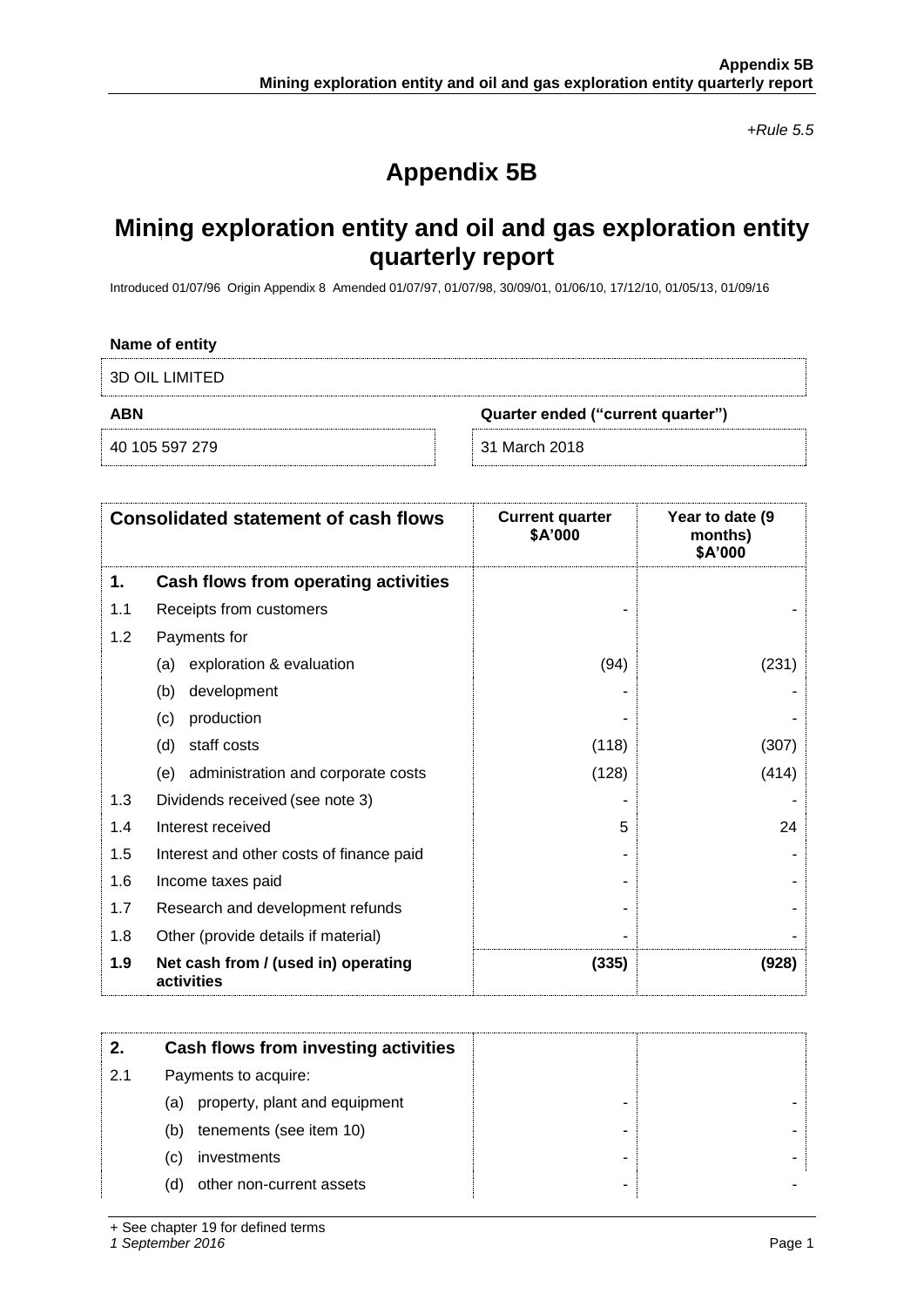|     | <b>Consolidated statement of cash flows</b>       | <b>Current quarter</b><br>\$A'000 | Year to date (9<br>months)<br>\$A'000 |
|-----|---------------------------------------------------|-----------------------------------|---------------------------------------|
| 2.2 | Proceeds from the disposal of:                    |                                   |                                       |
|     | property, plant and equipment<br>(a)              |                                   |                                       |
|     | tenements (see item 10)<br>(b)                    |                                   |                                       |
|     | investments<br>(c)                                |                                   |                                       |
|     | other non-current assets<br>(d)                   |                                   |                                       |
| 2.3 | Cash flows from loans to other entities           |                                   |                                       |
| 2.4 | Dividends received (see note 3)                   |                                   |                                       |
| 2.5 | Other: (cash on deposits)                         |                                   | 1,000                                 |
| 2.6 | Net cash from / (used in) investing<br>activities |                                   | 1,000                                 |

| 3.   | Cash flows from financing activities                                           |  |
|------|--------------------------------------------------------------------------------|--|
| 3.1  | Proceeds from issues of shares                                                 |  |
| 3.2  | Proceeds from issue of convertible notes                                       |  |
| 3.3  | Proceeds from exercise of share options                                        |  |
| 3.4  | Transaction costs related to issues of<br>shares, convertible notes or options |  |
| 3.5  | Proceeds from borrowings                                                       |  |
| 3.6  | Repayment of borrowings                                                        |  |
| 3.7  | Transaction costs related to loans and<br>borrowings                           |  |
| 3.8  | Dividends paid                                                                 |  |
| 3.9  | Other (provide details if material)                                            |  |
| 3.10 | Net cash from / (used in) financing<br>activities                              |  |

| 4.  | Net increase / (decrease) in cash and<br>cash equivalents for the period |       |       |
|-----|--------------------------------------------------------------------------|-------|-------|
| 4.1 | Cash and cash equivalents at beginning of<br>period                      | 1,711 | 1,304 |
| 4.2 | Net cash from / (used in) operating<br>activities (item 1.9 above)       | (335) | (928) |
| 4.3 | Net cash from / (used in) investing activities<br>(item 2.6 above)       |       | 1,000 |
| 4.4 | Net cash from / (used in) financing activities<br>(item 3.10 above)      |       |       |
| 4.5 | Effect of movement in exchange rates on<br>cash held                     |       |       |
| 4.6 | Cash and cash equivalents at end of<br>period                            | 1,376 | 1,376 |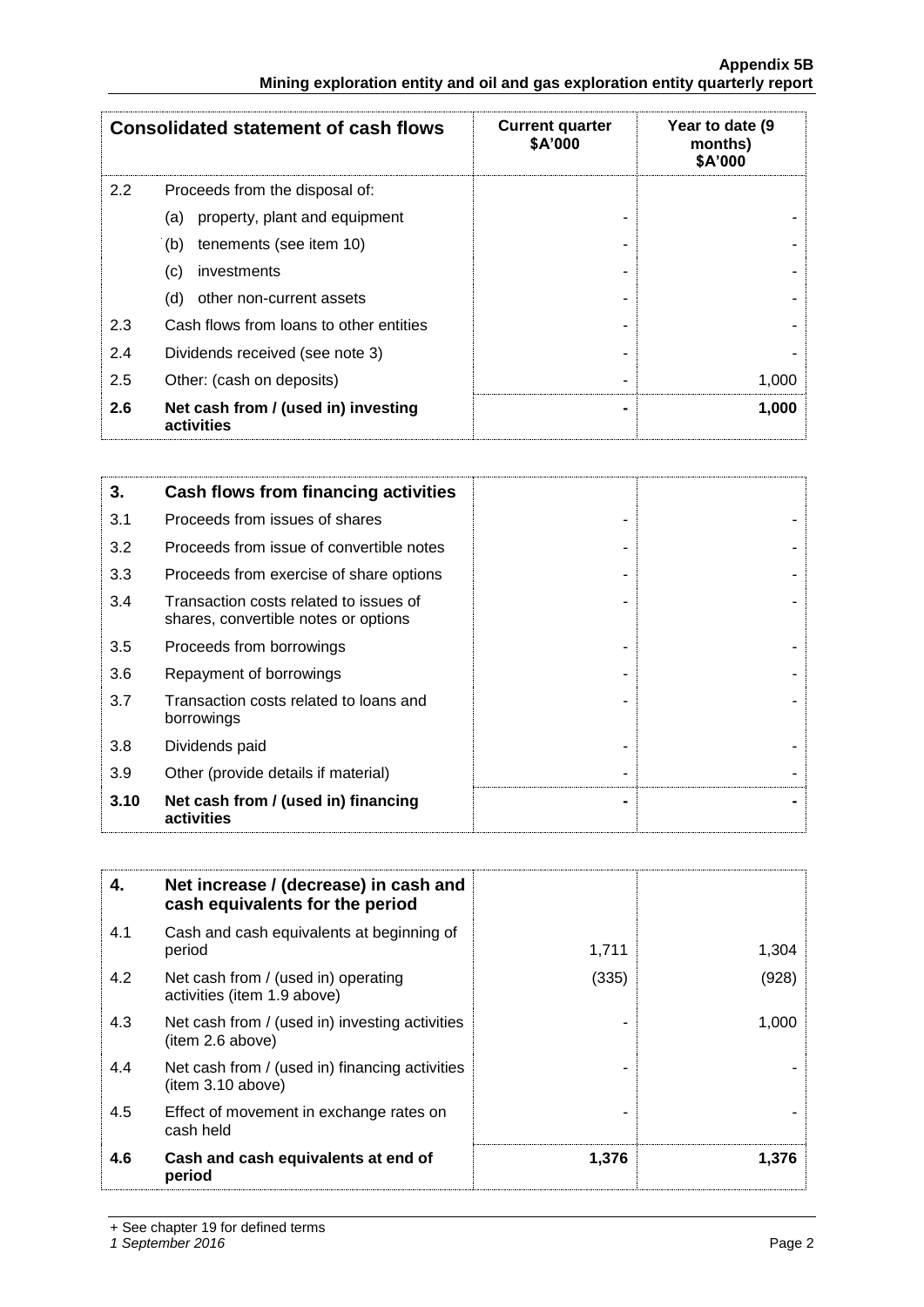| 5.  | Reconciliation of cash and cash<br>equivalents<br>at the end of the quarter (as shown in the<br>consolidated statement of cash flows) to the<br>related items in the accounts | <b>Current quarter</b><br>\$A'000 | <b>Previous quarter</b><br>\$A'000 |
|-----|-------------------------------------------------------------------------------------------------------------------------------------------------------------------------------|-----------------------------------|------------------------------------|
| 5.1 | <b>Bank balances</b>                                                                                                                                                          | 1,164                             | 1,500                              |
| 5.2 | Call deposits                                                                                                                                                                 | 118                               | 117                                |
| 5.3 | <b>Bank overdrafts</b>                                                                                                                                                        |                                   |                                    |
| 5.4 | Other - Bank Guarantee                                                                                                                                                        | 94                                | 94                                 |
| 5.5 | Cash and cash equivalents at end of<br>quarter (should equal item 4.6 above)                                                                                                  | 1,376                             | 1,711                              |

| 6.  | Payments to directors of the entity and their associates                                                    | <b>Current quarter</b><br>\$A'000 |  |
|-----|-------------------------------------------------------------------------------------------------------------|-----------------------------------|--|
| 6.1 | Aggregate amount of payments to these parties included in item 1.2                                          | 102                               |  |
| 6.2 | Aggregate amount of cash flow from loans to these parties included<br>in item 2.3                           |                                   |  |
| 6.3 | Include below any explanation necessary to understand the transactions included in<br>items $6.1$ and $6.2$ |                                   |  |
|     |                                                                                                             |                                   |  |

Salaries, superannuation, consulting fees and Director's fees paid to directors and related entities during the March 2018 quarter.

### **7. Payments to related entities of the entity and their associates**

| <b>Current quarter</b><br>\$A'000 |  |
|-----------------------------------|--|
|                                   |  |
|                                   |  |

- 7.1 Aggregate amount of payments to these parties included in item 1.2
- 7.2 Aggregate amount of cash flow from loans to these parties included in item 2.3
- 7.3 Include below any explanation necessary to understand the transactions included in items 7.1 and 7.2

-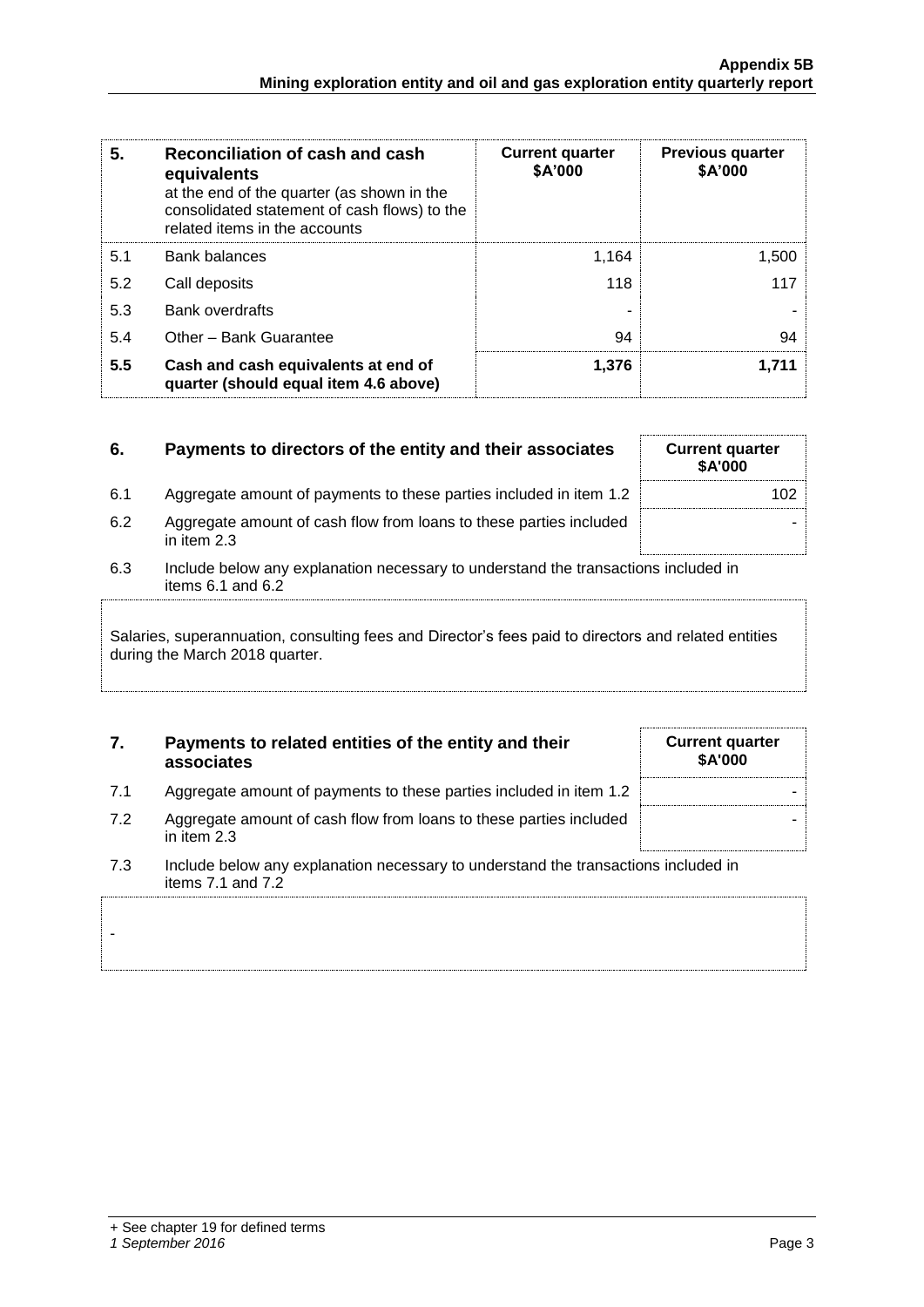| 8.                 | <b>Financing facilities available</b><br>Add notes as necessary for an<br>understanding of the position | <b>Total facility amount</b><br>at quarter end<br>\$A'000 | Amount drawn at<br>quarter end<br>\$A'000 |  |
|--------------------|---------------------------------------------------------------------------------------------------------|-----------------------------------------------------------|-------------------------------------------|--|
| 8.1                | Loan facilities                                                                                         | -                                                         |                                           |  |
| 8.2                | Credit standby arrangements                                                                             | -                                                         |                                           |  |
| 8.3                | Other (please specify)                                                                                  |                                                           |                                           |  |
| $\Omega$ $\Lambda$ | loclude below a description of each facility above including the lender, interest rate and              |                                                           |                                           |  |

8.4 Include below a description of each facility above, including the lender, interest rate and whether it is secured or unsecured. If any additional facilities have been entered into or are proposed to be entered into after quarter end, include details of those facilities as well.

| 9.  | <b>Estimated cash outflows for next quarter</b> | \$A'000 |
|-----|-------------------------------------------------|---------|
| 9.1 | Exploration and evaluation                      | 141     |
| 9.2 | Development                                     |         |
| 9.3 | Production                                      |         |
| 9.4 | Staff costs                                     | 163     |
| 9.5 | Administration and corporate costs              | 77.     |
| 9.6 | Other (provide details if material)             |         |
| 9.7 | <b>Total estimated cash outflows</b>            | 381     |

| 10.  | <b>Changes in</b><br>tenements<br>(items $2.1(b)$ and<br>$2.2(b)$ above)                          | <b>Tenement</b><br>reference<br>and<br><b>location</b> | <b>Nature of interest</b> | Interest at<br>beginning<br>of quarter | <b>Interest</b><br>at end of<br>quarter |
|------|---------------------------------------------------------------------------------------------------|--------------------------------------------------------|---------------------------|----------------------------------------|-----------------------------------------|
| 10.1 | Interests in mining<br>tenements and<br>petroleum tenements<br>lapsed, relinquished<br>or reduced |                                                        |                           |                                        |                                         |
| 10.2 | Interests in mining<br>tenements and<br>petroleum tenements<br>acquired or increased              |                                                        |                           |                                        |                                         |

-